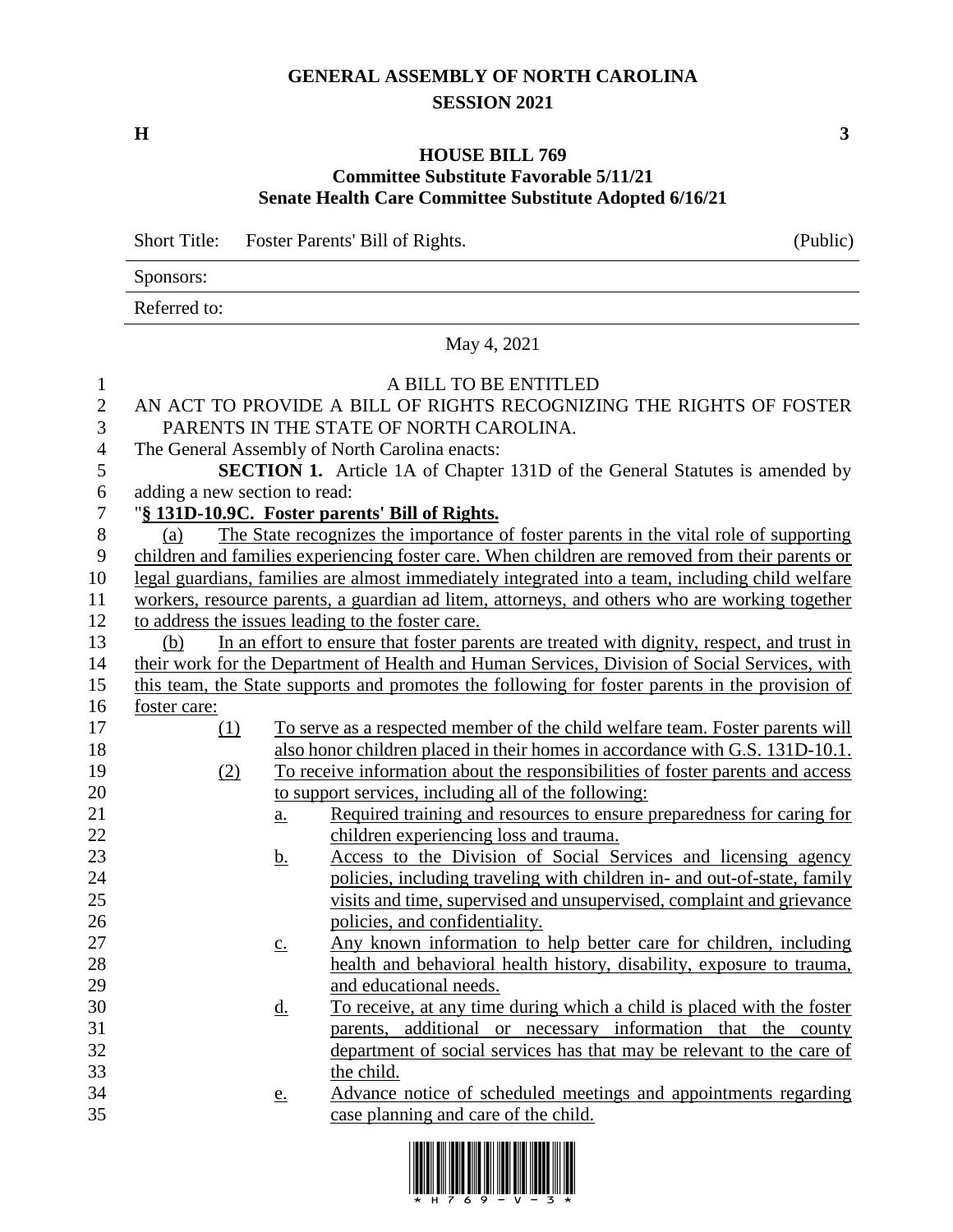|                |      |           | <b>General Assembly Of North Carolina</b>                                          | <b>Session 2021</b> |
|----------------|------|-----------|------------------------------------------------------------------------------------|---------------------|
| 1              |      | <u>f.</u> | Have input in court and be included as a valued member of the child's              |                     |
| $\overline{c}$ |      |           | team, including:                                                                   |                     |
| 3              |      |           | To be informed by the clerk of court of periodic reviews of a<br><u>1.</u>         |                     |
| $\overline{4}$ |      |           | foster child's juvenile case at least 15 days before each review.                  |                     |
|                |      |           | To provide input, verbal or written, during periodic reviews of<br>2.              |                     |
|                |      |           | any information that may be relevant to a child's best interests                   |                     |
|                |      |           | so that the court may use that information in forming its                          |                     |
|                |      |           | opinion.                                                                           |                     |
|                |      | g.        | Reasonable notice, subject to the circumstances of each particular                 |                     |
|                |      |           | case, to a foster parent with regard to the removal of a child from the            |                     |
|                |      |           | foster home.                                                                       |                     |
|                |      | <u>h.</u> | Participation in transition planning when it is in the best interest of the        |                     |
|                |      |           | child.                                                                             |                     |
|                |      | <u>i.</u> | 24/7 emergency contact information in the event of crisis or                       |                     |
|                |      |           | emergency.                                                                         |                     |
|                |      | j.        | Referral to resources for dealing with loss and separation when                    |                     |
|                |      |           | children return home to their parents.                                             |                     |
|                | (3)  |           | Be notified of any costs or expenses that may be eligible for reimbursement.       |                     |
|                | (4)  |           | Have timely allocation of resources, including submission of child care            |                     |
|                |      |           | vouchers and a monthly stipend that meets or exceeds the rate established by       |                     |
|                |      |           | the Division of Social Services.                                                   |                     |
|                | (5)  |           | Receive notice of hearings regarding the child placed in the foster home and       |                     |
|                |      |           | to be heard in court, either verbally or in writing, as provided for in            |                     |
|                |      |           | G.S. 7B-906.1.                                                                     |                     |
|                | (6)  |           | Receive timely information pertinent to the day-to-day care of the child,          |                     |
|                |      |           | including educational and health needs.                                            |                     |
|                | (7)  |           | Have input in court and be included as a valued member of the child's team,        |                     |
|                |      |           | including the right to be informed by the clerk of court of periodic reviews of    |                     |
|                |      |           | the juvenile case of a child in foster care at least 15 days before each review,   |                     |
|                |      |           | and the right to provide input, verbal or written, during periodic reviews of      |                     |
|                |      |           | any information that may be relevant to a child's best interests so that the court |                     |
|                |      |           | may use that information in forming its opinion on the case.                       |                     |
|                | (8)  |           | Provide input to, advocate for, and seek out support from the supervising          |                     |
|                |      |           | agency without fear of reprisal, including the right to request respite as needed  |                     |
|                |      |           | or to request a break between placements.                                          |                     |
|                | (9)  |           | Reasonable opportunities to be consulted with and considered in the                |                     |
|                |      |           | scheduling of home visits, therapies, and other meetings related to the child      |                     |
|                |      |           | that the foster or resource parents are allowed or required to attend.             |                     |
|                | (10) |           | Request a change in licensing workers.                                             |                     |
|                | (11) |           | Be considered as prospective adoptive placement after a termination of             |                     |
|                |      |           | parental rights hearing or relinquishment pursuant to G.S. 7B-1112.1.              |                     |
|                | (12) |           | Utilize the reasonable and prudent parent standard in determining whether a        |                     |
|                |      |           | foster parent can allow a child in the foster parent's care to participate in      |                     |
|                |      |           | educational field trips and extracurricular, enrichment, and social activities.    |                     |
|                |      |           | This standard is characterized by careful and thoughtful parental                  |                     |
|                |      |           | decision-making that is intended to maintain a child's health, safety, and best    |                     |
|                |      |           | interest while encouraging the child's social, emotional, and developmental        |                     |
|                |      | growth.   |                                                                                    |                     |
|                | (13) |           | Request a shared parenting agreement that includes clear expectations and          |                     |
|                |      |           | appropriate boundaries for all parties.                                            |                     |